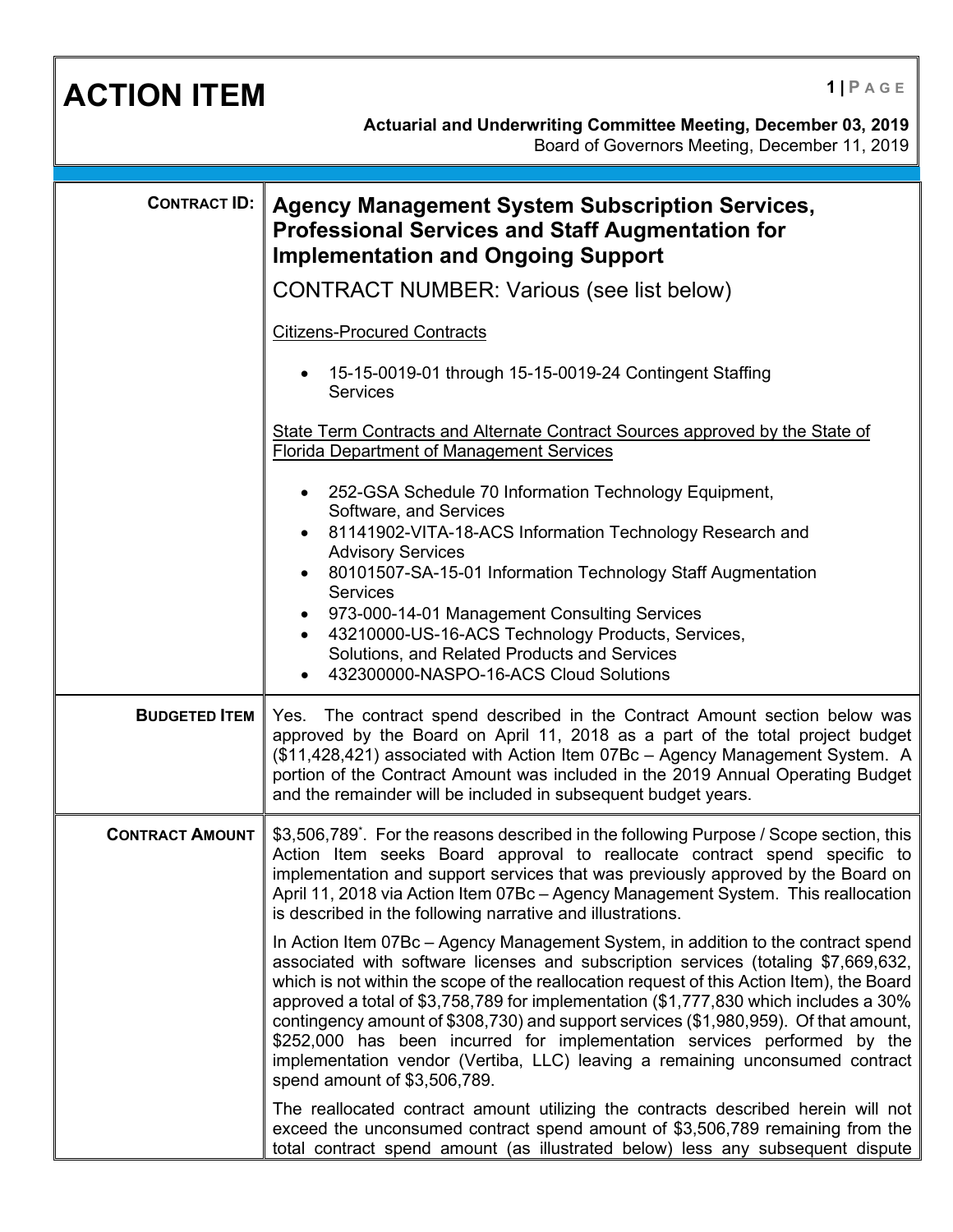## **ACTION ITEM 2 PAGE**

## **Actuarial and Underwriting Committee Meeting, December 03, 2019**

Board of Governors Meeting, December 11, 2019

|                        | resolution amount associated with the termination of Vertiba, LLC. When such<br>dispute resolution amount is determined, the spend reallocation approval by the<br>Board under this Action Item will be correspondingly reduced. Citizens staff will brief<br>the Board of any dispute resolution at a subsequent Board meeting.<br>Ten-Year Costs Previously Approved by the Board                                                                                                                                                                                                                                                                          |              |              |
|------------------------|--------------------------------------------------------------------------------------------------------------------------------------------------------------------------------------------------------------------------------------------------------------------------------------------------------------------------------------------------------------------------------------------------------------------------------------------------------------------------------------------------------------------------------------------------------------------------------------------------------------------------------------------------------------|--------------|--------------|
|                        | Software Licenses and Subscription Services (Vendors: Salesforce.com,                                                                                                                                                                                                                                                                                                                                                                                                                                                                                                                                                                                        |              |              |
|                        | Inc., Jitterbit, Inc.)                                                                                                                                                                                                                                                                                                                                                                                                                                                                                                                                                                                                                                       |              | \$7,669,632  |
|                        | Implementation and Support Services (Vendor: Vertiba, LLC)                                                                                                                                                                                                                                                                                                                                                                                                                                                                                                                                                                                                   |              | \$3,758,789  |
|                        | Implementation (includes a 30% contingency)                                                                                                                                                                                                                                                                                                                                                                                                                                                                                                                                                                                                                  | \$1,777,830  |              |
|                        | <b>Support Services</b>                                                                                                                                                                                                                                                                                                                                                                                                                                                                                                                                                                                                                                      | \$1,980,959  |              |
|                        | Total Ten-Year Cost (2018-2028)                                                                                                                                                                                                                                                                                                                                                                                                                                                                                                                                                                                                                              |              | \$11,428,421 |
|                        | <b>Requested Reallocation of Ten-Year Costs</b>                                                                                                                                                                                                                                                                                                                                                                                                                                                                                                                                                                                                              |              |              |
|                        | Software Licenses and Subscription Services (Vendors: Salesforce.com,<br>Inc., Jitterbit, Inc.)<br>Implementation, Ongoing Support Services and/or Additional Software<br>Licenses/Subscription Services                                                                                                                                                                                                                                                                                                                                                                                                                                                     |              | \$7,669,632  |
|                        |                                                                                                                                                                                                                                                                                                                                                                                                                                                                                                                                                                                                                                                              |              | \$3,758,789  |
|                        | Less Costs Incurred (Vertiba, LLC)                                                                                                                                                                                                                                                                                                                                                                                                                                                                                                                                                                                                                           | \$252,000    |              |
|                        | <b>Remainder Amount Requested for Reallocation</b><br>(vendors to be determined using contracts<br>described herein)                                                                                                                                                                                                                                                                                                                                                                                                                                                                                                                                         | \$3,506,789* |              |
|                        | Total Ten-Year Cost (2018-2028)                                                                                                                                                                                                                                                                                                                                                                                                                                                                                                                                                                                                                              |              | \$11,428,421 |
|                        | This will be reduced by the amount associated with the resolution of dispute between Citizens<br>and Vertiba, LLC                                                                                                                                                                                                                                                                                                                                                                                                                                                                                                                                            |              |              |
| <b>PURPOSE / SCOPE</b> | In short, Citizens is seeking to reallocate spend previously approved by the Board<br>utilizing the additional contracts described in the Contract ID section—this is not a<br>request for additional spend or budget.                                                                                                                                                                                                                                                                                                                                                                                                                                       |              |              |
|                        | This Action Item seeks Board approval to reallocate contract spend to purchase<br>additional software licenses/subscription services (e.g. additional licenses, license<br>upgrades or additional storage), professional services (e.g. managed services or<br>product support) and/or staff augmentation utilizing the contracts described in the<br>Contract ID section for as-needed assistance in the implementation, use of, and<br>ongoing support of the Agency Management System project.<br>Management System is an application utilizing the Salesforce cloud-based<br>management system platform that will be used by Citizens to improve the way |              | The Agency   |